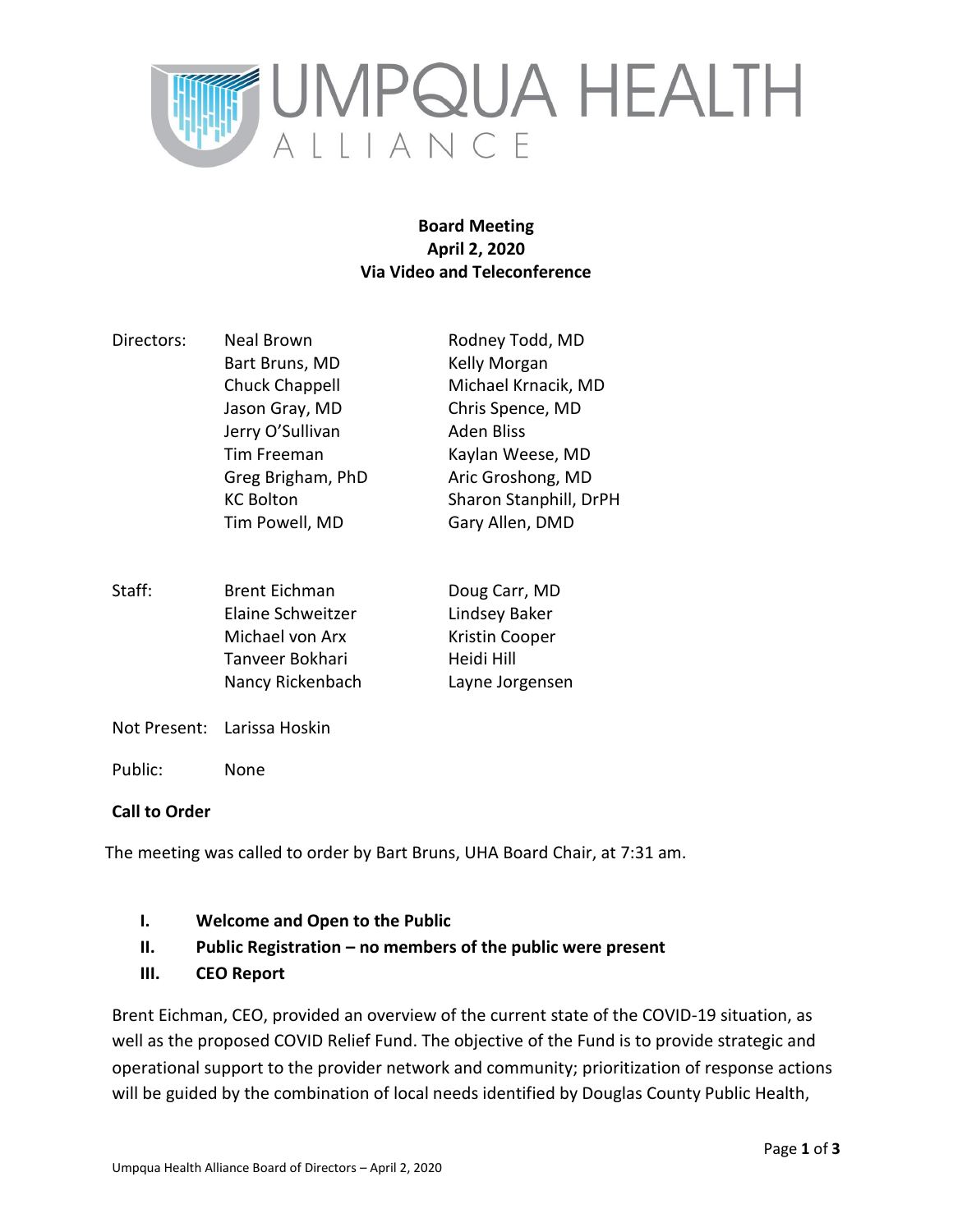

Community provider partners, and OHA priorities. The Fund will be overseen and administered by delegation to the UHA Executive Committee, with limited emergency powers issued to UH / UHA CEO.

While guidance from OHA is morphing and subject to change, at present, the funding mechanism would conform to 4.19% of net premium (formerly OHA "Quality Withhold").

Brent presented on the proposed Early Payment of 2019 OHP Provider Incentive Programs.

- Includes contracted and/or onetime payment of VBPs for:
	- CCO Incentive Metrics (PCPs, Dental, Behavioral Health)
	- VBP Programs (Mercy, DCIPA, Hospitalists, ED, CMG-pediatrics)
	- Dental Quality W/H
	- NEMT Quality W/H (transportation)
	- One-time Primary Care PCPCH Payments
	- Total immediate payment of approximately \$2.9M

Brent also presented the proposed Early Payment of 2019 Risk Withhold.

- 90% of current risk withhold paid to:
	- Mercy Medical Center
	- Specialists
	- Behavioral health Providers
	- Substance Use Disorder Providers
	- Primary Care Providers
	- Total immediate payment of approximately \$7.3M
	- Final withhold reconciliation payment to occur per normal contractual cycle

There was discussion related to UHA staffing during COVID-19. Is it possible to calibrate staffing to balance with current workload, or use existing staff to support the community in other public health arenas? There are Federal programs that might be an option, such as the Payroll Protection Program. Brent discussed the recent requests by community partners for UHA to staff the alternative care site and other community support. There was general support to retain staff as much as possible in their current capacity as the demands on the CCO are great,